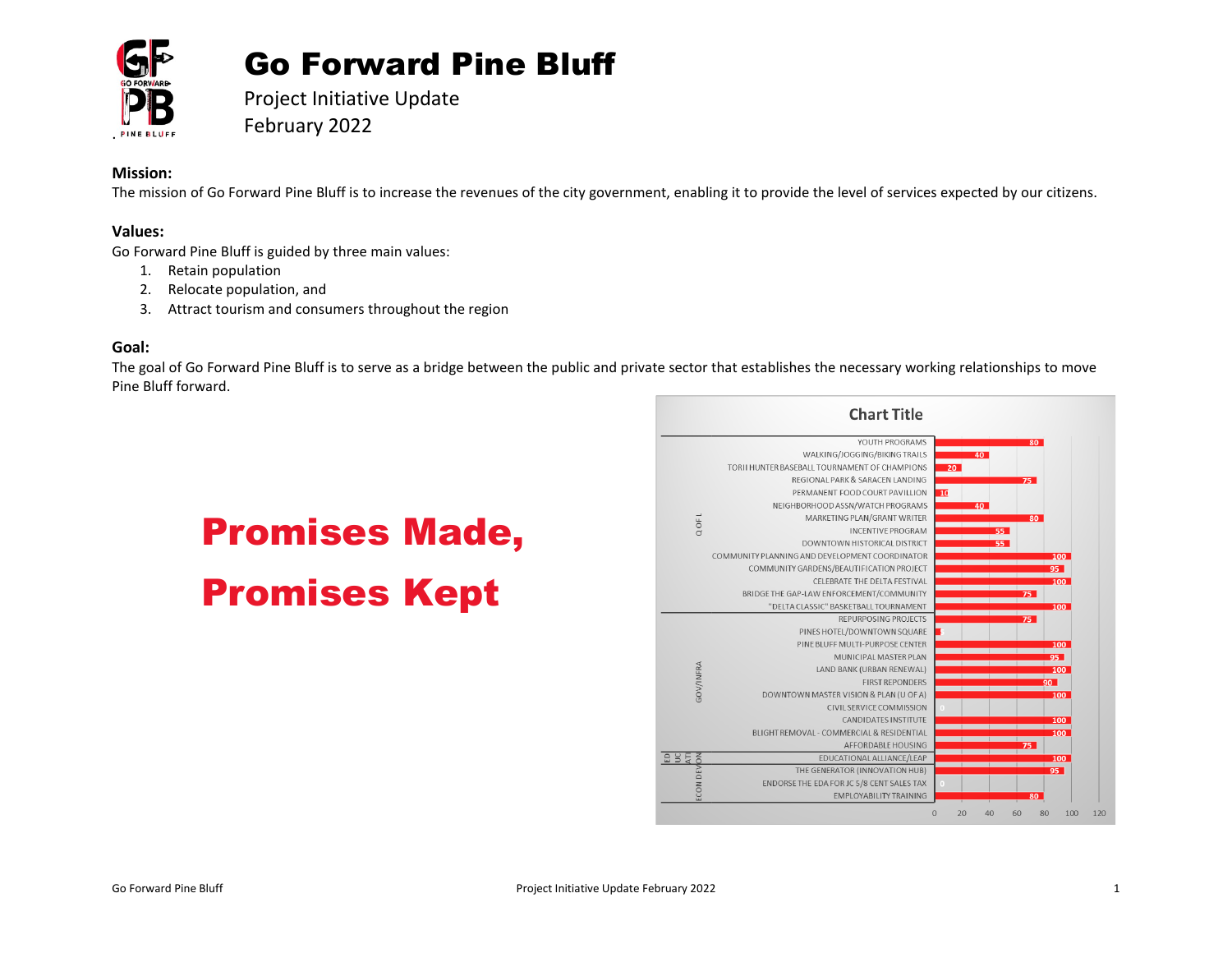#### **Initiative**

*Projected Phase for Implementation* **Update** 

#### **LAND BANK (Urban Renewal Agency) COMPLETE – THE PINE BLUFF URBAN RENEWAL AGENCY CONTINUES ITS WORK**

*Phase 1: Jan 2017 – Sept 2018*

GFPB and the City worked together to resurrect the Urban Renewal Agency, first established as a Local Public Agency in 1962. The Urban Renewal Agency is an effective, responsible way for Pine Bluff to reduce blight, encourage business growth and generate economic progress. Five commissioners were appointed to the Agency and have been meeting since October 2017.

After public meetings held in each ward, the city council approved the PBURA's Central City Urban Renewal Plan in June 2018. The PBURA adopted the Downtown Master Vision and Plan as a guide. Work to eliminate blight and other components of the Plan is ongoing. Condemned properties in the urban renewal area are being razed with the intent of backfilling with tax producing properties. A goal of 60 structures to be demolished for 2022 has been established.

The PBURA has rehabilitated three buildings in the Four Hundred block of Main Street to entice retail and restaurant activity in the downtown area. Property has been purchased for downtown housing and a go-kart track. Currently, the Plaza Hotel is being renovated and other improvements are being made in the designated urban renewal area.

Work to abate and demolish the Regency Inn, formerly known as Admiral Benbow Inn, is underway. The 2022 city budget has been approved that included the go kart track. Architecture work has started and possibly break ground by fourth quarter.

With the passage of the 2022 budget, the PBURA will focus on housing development and expanding the Sixth and Main Street square.

# **L. E. A. P. / Educational Alliance COMPLETE – EDUCATIONAL ALLIANCE CONTINUES ITS WORK**

*Phase 1: Jan 2017 – Sept 2018*

Leadership, Education, Accountability & Pipeline (LEAP) is a strategy to focus on attracting and retaining qualified teachers in the three Pine Bluff school districts. We will work with the schools through the Educational Alliance, who will focus on improving student success through the coordination, communication and alignment of educational resources and providing incentives to the city's public schools.

The initial meeting of the Educational Alliance was on November 28, 2017. This group is focused on developing priorities to ensure the LEAP strategy is successful.

The TEACH Pine Bluff incentive was announced on May 8, 2019. The program was developed to recruit new and retain certified teachers by offering full tuition fellowships towards obtaining a master's degree, inspiring current students through the Teacher Cadet program, or providing a grant to cover the cost of the initial National Board Certification exam. Nine Fellows were awarded a scholarship in 2019. Seven Fellows were awarded a scholarship in 2020. We currently have seven Fellows pursuing their master's degree.

After seeing the need, we revamped the TEACH Pine Bluff program to assist teachers with passing the PRAXIS exam to become licensed.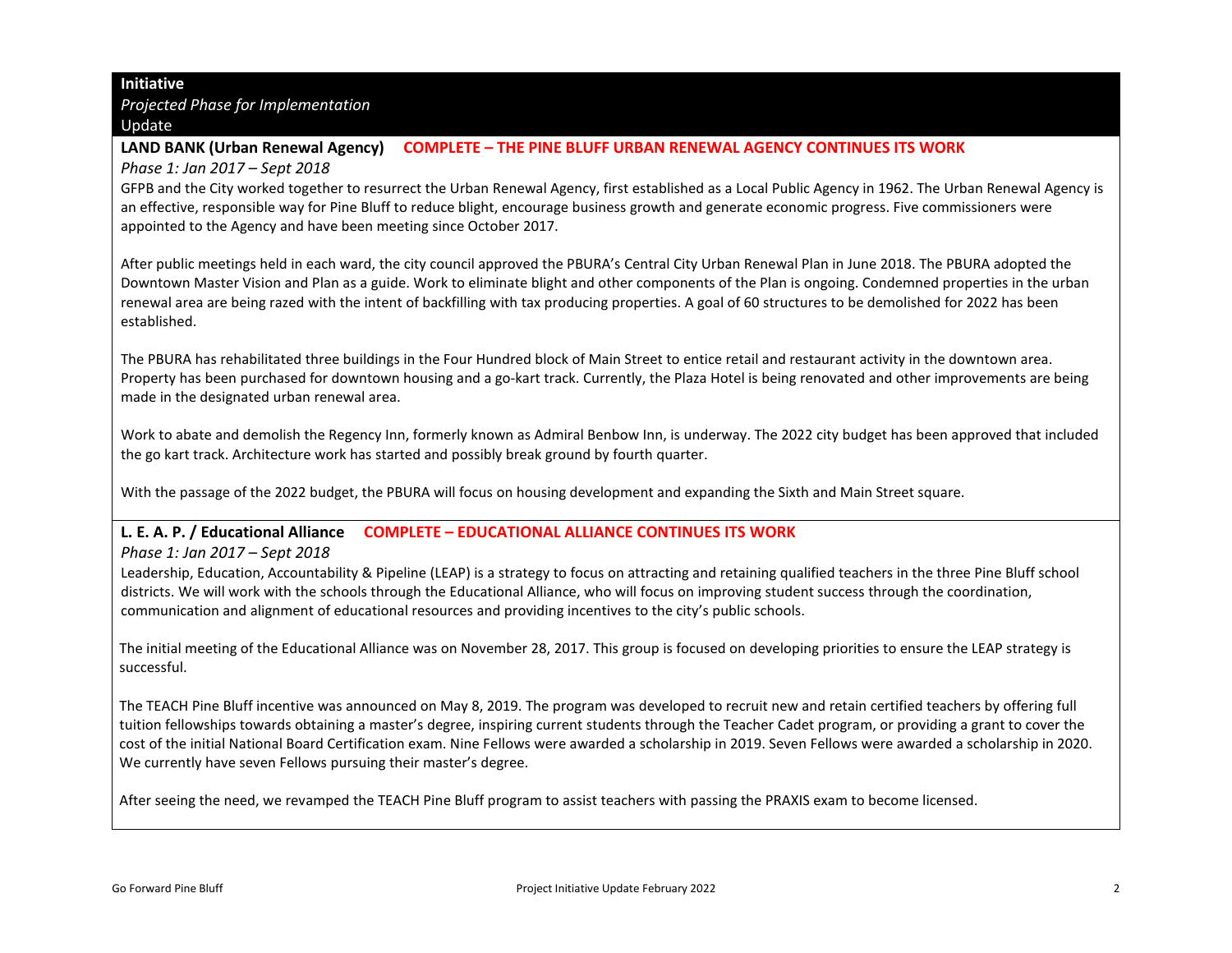A Visiting Professor position was funded for nine months in the 2020-2021 school year. The incumbent made systemic improvement suggestions to the current Educator Preparatory Program (EPP) curriculum and how that content is delivered to EPP candidates. Focus was given specifically on the Praxis exam, the primary qualifying mechanism needed to receive an Arkansas Standard Teacher License.

The Walton Family Foundation funded a grant to assist uncertified teachers and UAPB students with studying for the PRAXIS exam. Tutors, access to Study.com and 240 Tutoring, accountability check-ins are utilized to ensure participants are successful in passing the Praxis exams.

A Teaching Excellence Coordinator has been hired through a grant obtained by the Arkansas River Education Service Cooperative (ARESC), who is focused on teacher recruitment, retention, and rewards.

# **Employability Training IN PROCESS**

*Phase 1: Jan 2017 – Sept 2018*

Our current workforce lacks soft skills. To make job prospects attractive to employers, we will propose a training curriculum that will include accountability, customer service, reliability, and other skills needed. GFPB will also work with the local manufacturing alliance to develop needed workplace skills and training needed for our local industries.

A Workforce Development Taskforce was formed and worked to develop and identify training needs and solutions. Employability training was addressed during this process. The taskforce has enhanced the corporate relationship with educational institutions to increase the number of internships offered to local students. The Generator's Executive Director is working with SEARK to deploy a training program at SEARK.

A summer internship pilot program was launched in 2019 with eight local employers. 15 students from UAPB were offered jobs. Due to the COVID-19 pandemic, the program was suspended in 2020.

The Generator is offering classes and workshops to increase employability skills to the local workforce. Eight students are working on an IT Specialist certificate and will be ready to work for local employers by the end of this year.

Two AmeriCorps VISTA members have been in Pine Bluff since mid-July 2021 for a one-year term to map digital training pathways in the area and to develop an employer stakeholder map to identify digital employment pathways.

Seven students graduated from the IT Support Specialist program offered in partnership with Generation USA and the Center for Rural Innovation. These students earned an IT Support Specialist Google Certificate and are studying for the CompTIA A+ certification.

A grant was received by Rural LISC to provide digital case management assistance and to build digital skills through the NorthStar platform. Call The Generator for enrollment in this program.

# **Neighborhood Associations IN PROCESS**

*Phase 1: Jan 2017 – Sept 2018*

Neighborhood Associations are formed to improve public safety, increase property value, and provide cleaner streets. We will work with existing associations and help to form new associations to accomplish this goal.

As part of the Re-Live Pine Bluff program, the Pine Bluff Homeowners' Association (PBHOA) was formed and will provide a secondary loan for closing cost assistance and mortgage down payment up to 3% of the mortgage costs. Relyance Bank will originate and service the loans in in partnership with GFPB. Loan recipients must join the (PBHOA).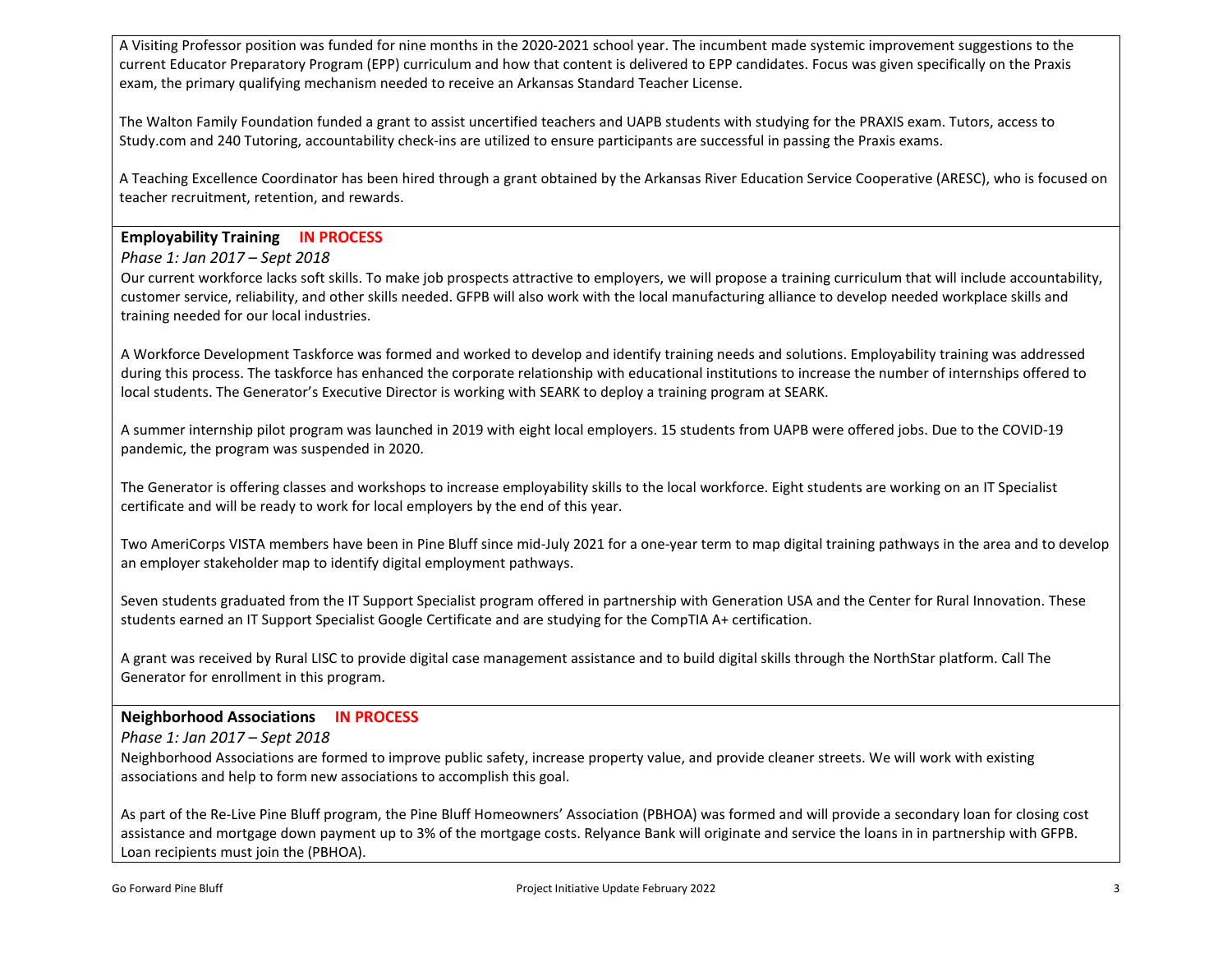# **Community Planner & Grant Writer COMPLETE – THE CITY'S GRANT WRITER CONTINUES TO EXPLORE GRANT FUNDING**  *Phase 1: Jan 2017 – Sept 2018* **OPPORTUNITIES FOR THE CITY**

Communication is key to the success of our city. We will work to encourage a marketing plan and coordinate established efforts to publicize our city and its efforts to improve relations, economic development, and our quality of life. A partnership with the Advertising and Promotion Commission is being developed.

A Grant Writer has been hired and is working to identify, write and submit grants for the city. To date, the grant writer has raised over \$2,500,000.00. She has paid for her salary 10 times over. The Grant writer has been an excellent investment.

# **Community Gardens/Beautification IN PROCESS**

#### *Phase 1: Jan 2017 – Sept 2018*

Under the leadership of Mayor Washington, a partnership with the Agricultural Extension Office was made for funding of the initial phases for a garden to be located on the grounds of the former Davis Hospital (Cherry Street & 11<sup>th</sup> Avenue). Equipment was purchased and Liberty Utilities provided water to an installed irrigation system.

During the 2019 MLK Day of Service, citizens put together many more raised beds. The Mayor's office hosted a work day and opening of the garden on March 30, 2019. Citizens can adopt a bed for planting. A pavilion, playground equipment and fence enhance the area.

Other community gardens are being developed around the city by other organizations that provide fresh fruits and vegetables as well as beautifying the area.

The Mayor's office and other groups hold community and garden cleanup days throughout the year.

#### **Candidate's Development Institute COMPLETE**

*Phase 1: Jan 2017 – Sept 2018*

GFPB partnered with the Pine Bluff Chamber of Commerce to re-establish the **Candidate Development Institute**, a source of education for citizens interested in public office. This is a 6-week program, which meets once a week for 3 hours. The Institute held its first session on Sept 19, 2017 with 28 participants.

Eleven people attended a second 6-week Candidate Development Institute course that began on September 23, 2021.

In anticipation of the upcoming elections, a crash Candidate Development Institute course was held on February 3 with over 20 in attendance.

#### **Youth Programs IN PROCESS**

*Phase 1: Jan 2017 – Sept 2018*

Keeping our youth involved in positive experiences will keep them active and help them become good citizens. First class youth programs will be introduced and in conjunction with existing youth programs, will help form interests in areas such as sports, arts, STEM, nature, and more.

A \$25,000 grant from State Farm's Neighborhood Assist Program was received in September 2018 for the kitchen renovation at the Merrill Community Center. The renovated kitchen will allow healthy meals to be prepared on-site as well as cooking classes for the youth and their families.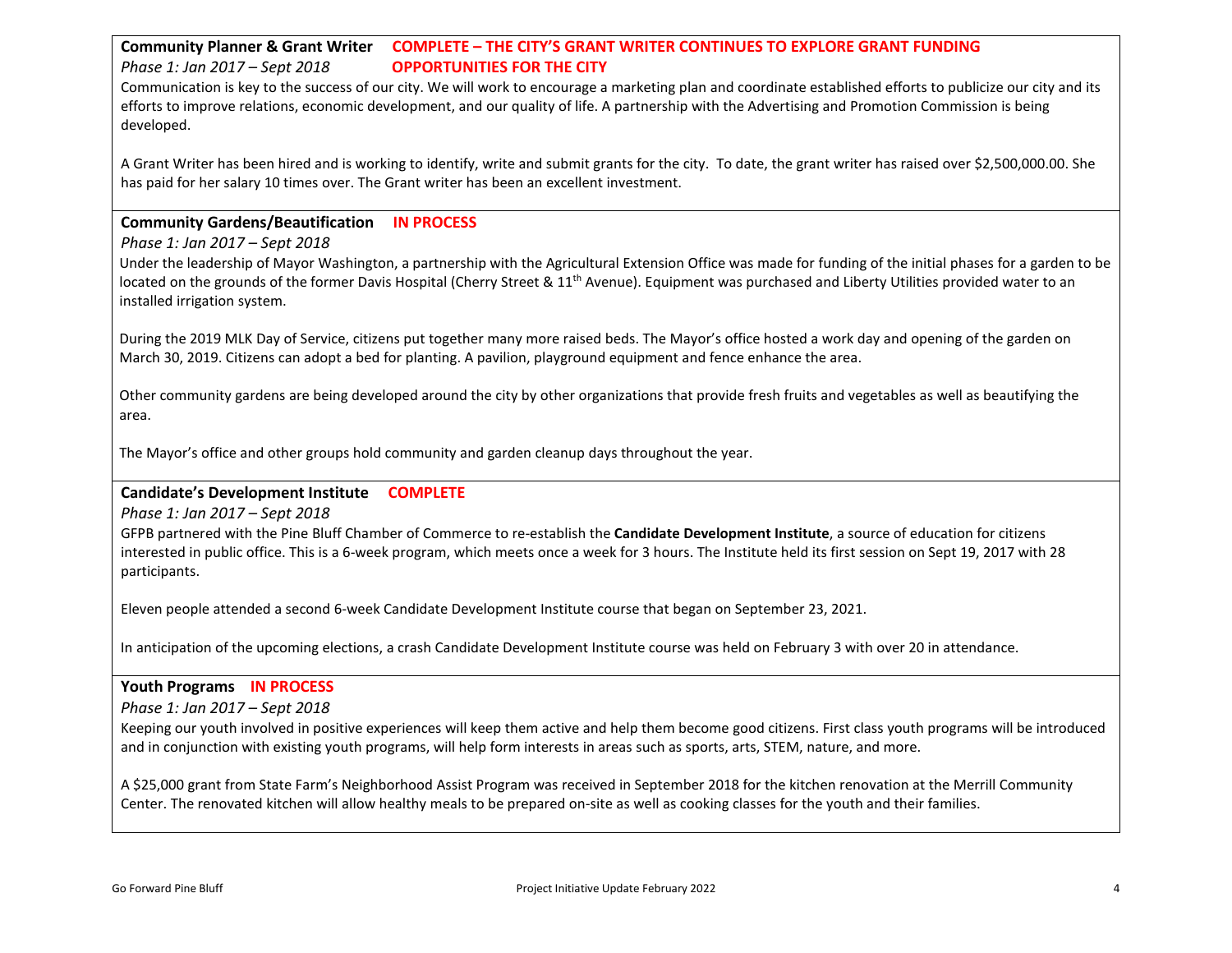Groundbreaking for a renovated Merrill Center (now Pine Bluff Community Center) was held on February 21, 2020, and the official Ribbon Cutting was held on March 28, 2021. The Center officially opened in June, providing programming and activities for our youth. Between the State Farm Grant, other public and private contributions by and through GFPB, \$1,232,670 was invested in this project. Other funding through the City and grants were also received.

Property has been purchased on Harding Street, a blighted building (Regency Inn, formerly Admiral Benbow Inn), which will be razed and replaced with a gokart and family-friendly entertainment in 2021.

The Pine Bluff Aquatics Center was completed with \$4M from the GFPB sales tax. Children and adults alike enjoy the state-of-the-art facility. In 2021, the Aquatic Center hosted the AAU swim tournament featuring 144 swimmers. This proves that the Aquatics Center can be an economic engine for Pine Bluff.

Other support for youth programs is being evaluated with one program emphasizing both sports participation and literacy.

# **Municipal Master Plan COMPLETE – PLAN SHOULD BE FINALIZED IN 2021**

*Phase 1: Jan 2017 – Sept 2018*

Requests for Qualifications were advertised and submitted for a new municipal master plan. A committee, led by Larry Reynolds of Southeast Arkansas Regional Planning Commission, reviewed the RFQs and selected Crafton Tull to prepare a new Plan. The Planning Commission also endorsed a new Plan. The city council approved the RFQ in December 2018. Compilation of the Plan will take approximately one year and six months.

A steering committee was formed to start the process of developing the Plan. Community meetings were held for input and education on what Crafton Tull was contemplating.

The Plan has been finalized and was submitted to the Planning Commission for approval. The first reading of the Plan for approval (needs three readings) will be on the city council's March 22, 2022 agenda.

# **Downtown Master Vision & Plan (U of A) COMPLETE**

*Phase 1: Jan 2017 – Sept 2018*

The University of Arkansas Community Design Center (ACDC), under the direction of Steve Luoni, completed the Downtown Master Vision and Plan. Mr. Luoni presented the final document to the community on December 20, 2018. The Pine Bluff Urban Renewal Agency adopted the plan as a guide for the implementation of their Central City Urban Renewal Plan.

The Arkansas Economic Development Institute (AEDI) compiled comments of the three listening sessions held in August 2017. We were pleased to see that the recurring comments of the citizens who attended the sessions are aligned with the vision, mission, and values of GFPB. It is a validation that the work we are doing is what the residents want for Pine Bluff.

GFPB, PBURA and others are working together to implement the Plan.

The ACDC won the 2019 WAN Gold Medal award in London, beating out New York City, Toronto, and China for its design of the Re-Live Pine Bluff plan. WAN Awards are given to "…individuals and groups to show their incredible work to an international audience." www.wanawards.com

# **Delta Festival COMPLETE AND CONTINUING**

*Phase 1: Jan 2017 – Sept 2018*

Beginning as one big festival, GFPB worked in 2018 to energize some of the current festivals and quality of life events already in place. The plan is to have a schedule of events which will engage all segments of the community throughout the year.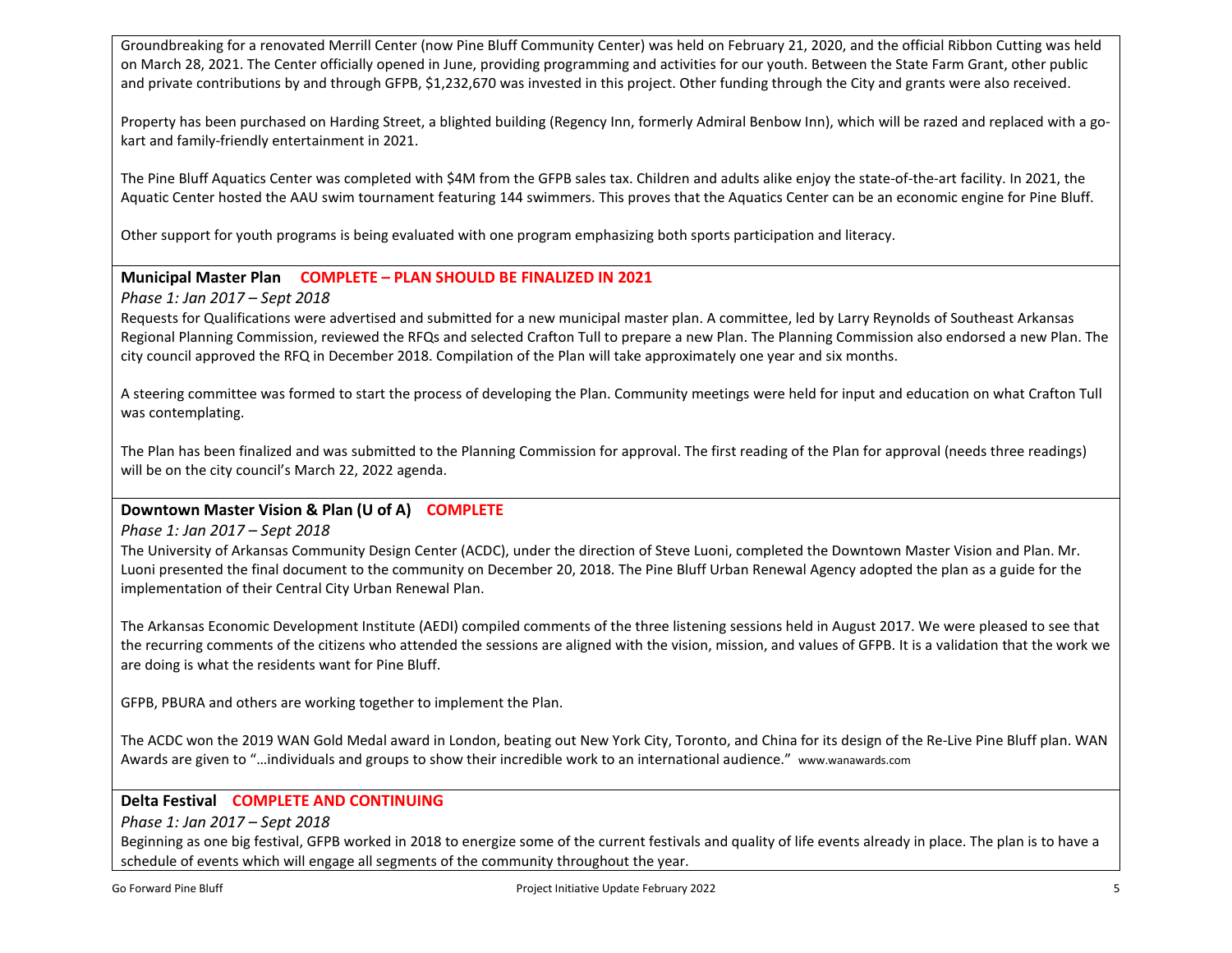Festivals in 2018 were:

- GFPB partnered with the Arts and Science Center for Southeast Arkansas on their Crossroad Festival: Exploring Jefferson County's Cultural Heritage in February 2018.
- We partnered with the Pine Bluff Convention Center and M.K. Distributors to host the highly successful ForwardFEST: Beer, Batter and Blues on June 9.
- Pop Up in the Bluff, in partnership with Downtown Development, was held on September 29 and featured live music, vendors, children's games and more.
- A Homecoming Comedy Showcase was held on Friday, November 2, at the Pine Bluff Convention Center and featured four well-known comedians.
- Mistletoe Magic: Believe in Miracles was highly successful despite the weather. The Christmas Parade at 5:30 on December 6 on Main Street kicked off the weekend with 24 floats. There were bands, characters, and firetrucks in the parade as well. Saracen Landing was the site for an ice-skating rink, a 32-foot-tall snowman bounce house and a life-size snow globe. Food trucks were there throughout the weekend. Due to rain and freezing temperatures, retail vendors were not able to set up.
- The return of the King Cotton Holiday Classic was held in Pine Bluff from December 27 through 29 at the Pine Bluff Convention Center.

2019 Festival Schedule:

- Forward Fest-Beer, Batter & Brew-Volume 2 June 22, 2019
- Pop-Up in the Bluff September 21, 2019
- Smoke on the Water, not held
- Homecoming Comedy Showcase October 5, 2019
- Mistletoe Magic December 5-8, 2019
- King Cotton Classic December 27-29, 2019

Forward Fest was originally scheduled to be held in Regional Park at the Amphitheater. Due to record flooding, the festival was moved to Hestand Stadium's fairgrounds.

The 2020 Festival Schedule included a two-day Forward Fest. Due to the Coronavirus pandemic, Forward Fest, UAPB Homecoming Show, Pop-Up in the Bluff, Mistletoe Magic, and King Cotton were cancelled.

2021 Festivals included: Forward Fest (June), Homecoming Concert (October), Mistletoe Magic (December), and King Cotton (December). Pop Up in the Bluff has been postponed for 2021.

2022 Festivals include: Pop Up in the Bluff, Forward Fest, Homecoming Concert, Mistletoe Magic and King Cotton!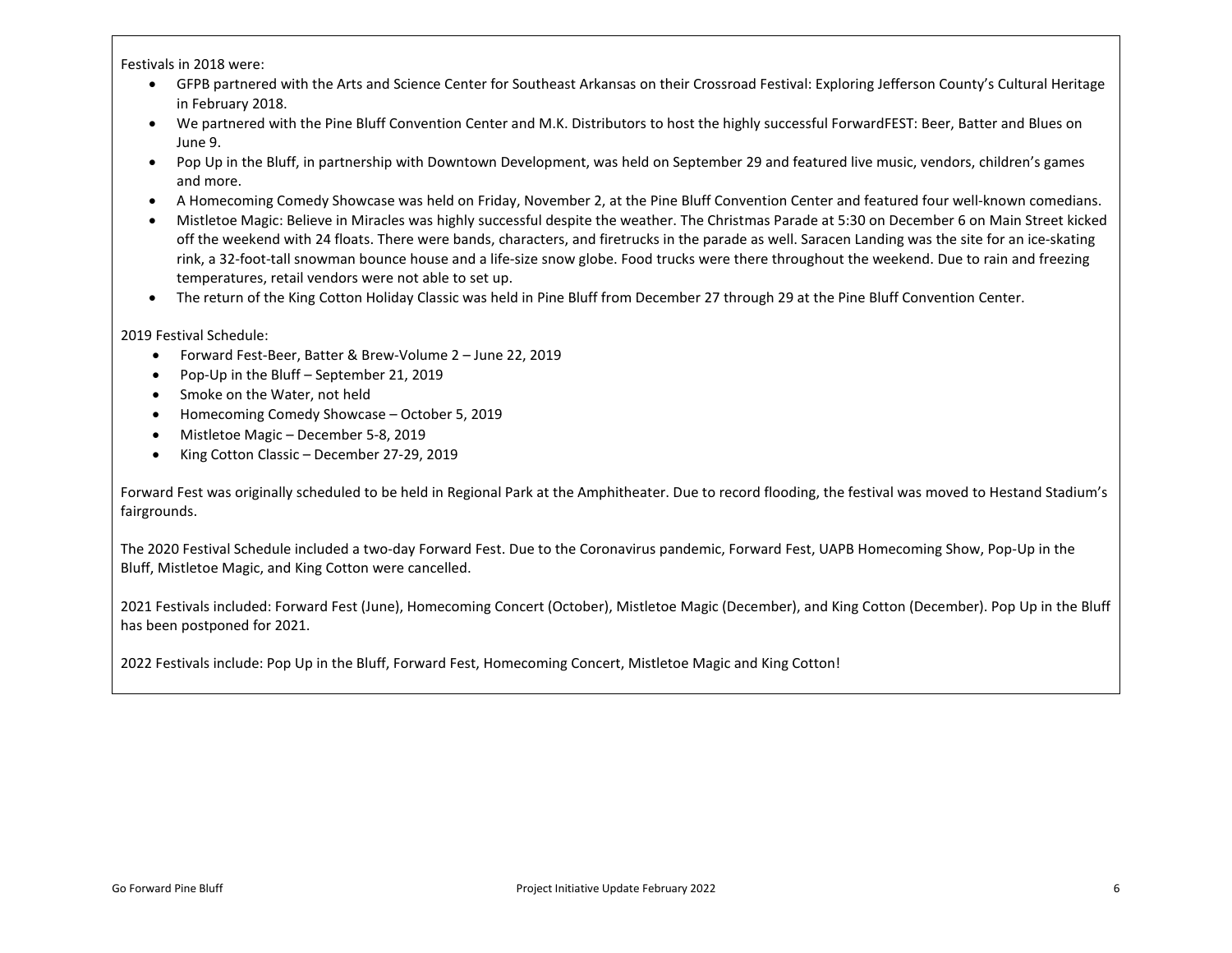#### **Food Court IN PROCESS – ON HOLD**

*Phase 2: Oct 2018 – Sept 2019*

A permanent food court in the downtown area will provide a venue for local food trucks to gather in a safe and attractive area. Local musicians can entertain, groups can meet, and a choice of diverse foods can be accessible to downtown employees and visitors.

We are exploring sites for a food court in the downtown area.

#### **First Responders/Bridge the Gap IN PROCESS AND CONTINUING**

#### *Phase 2: Oct 2018 – Sept 2019*

Our first responders are extremely important as they protect our assets – people, property, and community. GFPB will partner with the mayor, city council, police and fire chief to explore issues such as increased wages, training, and retention. GFPB will also explore other means available to attract and retain our first responders.

A housing loan program for first responders was announced and the first housing fair was held on December 10, 2018. Other housing fairs will be held, and the loan program will continue throughout the life of the sales tax. The Homebuyer Assistance Program was expanded in 2020.The program assists uniformed employees with down payment and/or closings costs for a home purchased or built within the city limits. Assistance for home improvement can also be obtained, with several taking advantage of this program already. Almost \$115,000 has been loaned to our police and fire fighters to date.

Although more is needed, first responders received raises and additional salary increases. After the pandemic subsides and a levelized economy is seen, the mayor and city council will consider additional salary funding.

An internship program was developed to employ SEARK and UAPB students who are focused on public safety as a career. One student interned with the police department in 2019. Due to the pandemic in 2020, the internship program was suspended.

The Bridge the Gap initiative is to provide a mechanism to improve relations between our first responders and the community.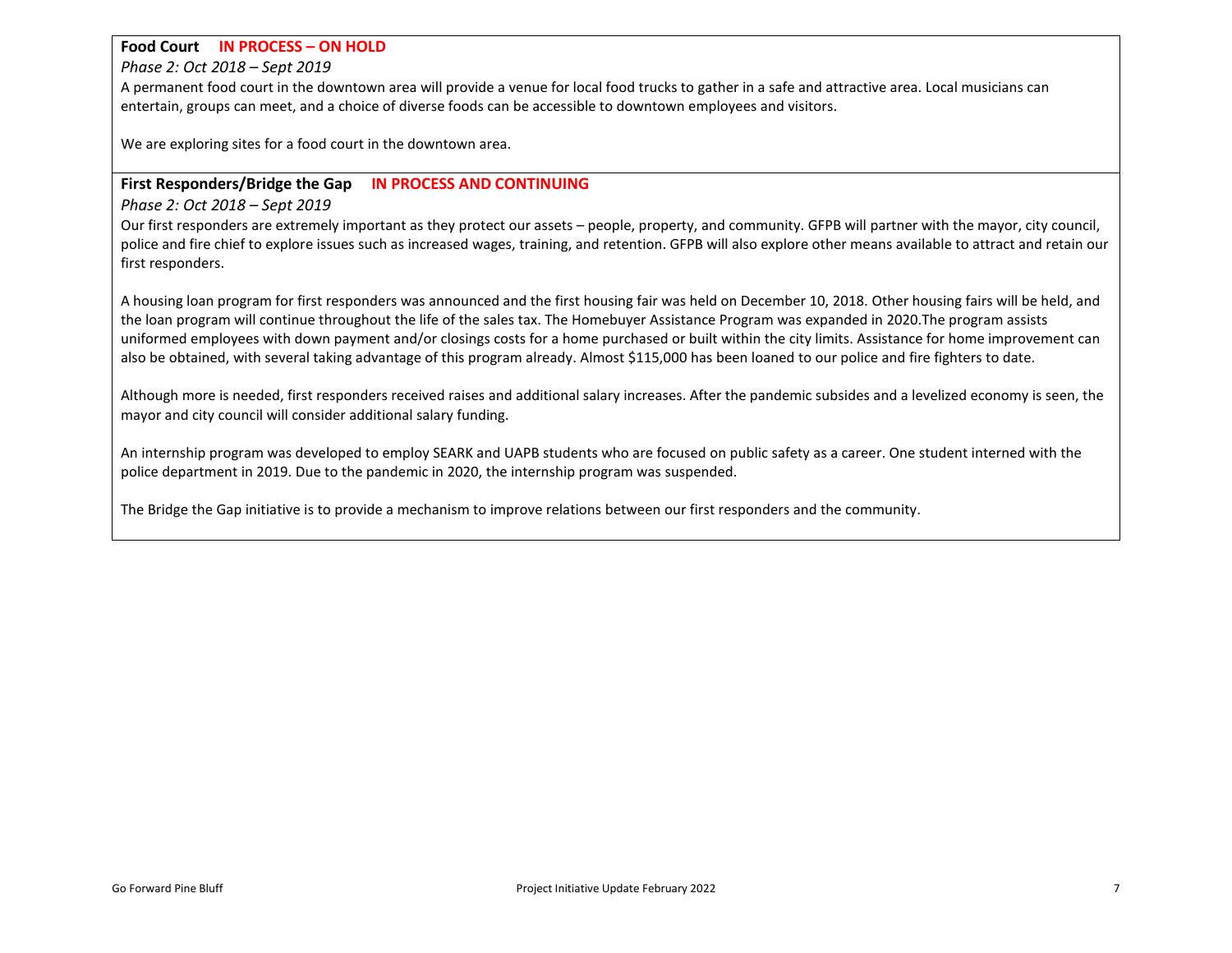#### **Blight Removal - Commercial & Residential COMPLETE – PBURA CONTINUING ITS WORK**

#### *Phase 2: Oct 2018 – Sept 2019*

The Pine Bluff Urban Renewal Agency's (PBURA) Central City Urban Renewal Plan and the updated Municipal Master Plan provides mechanisms to encourage and enforce existing blight. Our city will become a cleaner, more appealing place for residents and visitors.

The PBURA began demolition in September 2018 with three houses. Equipment was purchased and employees were hired to enable the PBURA to perform demolition work in-house at a lower expense than outsourcing the work. Demolition work aggressively continues today. 60 houses are on tap to be demolished in 2022.

The PBURA purchased three buildings on Main Street to rehabilitate. Work began in July 2020 and was completed March 2021. Only the façade and exterior were rehabilitated and is ready for a retail establishment, bar, or restaurant to purchase and complete the interior. We have received interest in those properties.

Other Main Street properties have been purchased and will be rehabilitated to entice interest in downtown as well as beautify the area.

#### **Multi-Purpose Center COMPLETE**

*Phase 2: Oct 2018 – Sept 2019*

GFPB pledged \$4M towards a Multi-Purpose/Aquatic Center that houses meeting rooms, classrooms, recreational areas, and a state-of-the-art aquatic center. The Center attracts out-of-town visitors to swim meets (when appropriate after the pandemic) and provides a local outlet to our citizens for additional recreational activities.

Ground was broken in May 2018 and the grand opening was held on June 29, 2019. Pine Bluff's swim team, the Sharks, practices there and hosts swim meets. Locals utilize the facility daily.

#### **Downtown District - Cultural & Historic IN PROCESS**

*Phase 2: Oct 2018 – Sept 2019*

The University of Arkansas Community Design Center (ACDC), under the direction of Steve Luoni, worked with Pine Bluff Downtown Development and Bayou Rhythm & Blues and other groups to ensure we have a viable cultural and historic district to attract visitors when developing the Downtown Master Vision and Plan.

GFPB continues to meet with various groups about the cultural and historic district.

The PBURA supports our efforts with rehabilitating commercial building stock. They have also purchased property for downtown housing and is working on other projects within the downtown area.

# **Town Square (Pines Hotel, etc.) IN PROCESS**

*Phase 2: Oct 2018 – Sept 2019*

Pine Bluff Collaborative, formerly Pine Bluff Rising, is working to attract investors to renovate and repurpose the iconic Pines Hotel. They have also purchased other property in the downtown area with plans to renovate for a restaurant, blues venue, bar, and brewery.

The Community Theatre hosted a re-opening in November 2017 after a facelift. Local investors purchased the theatre in March 2020 and are developing their plans.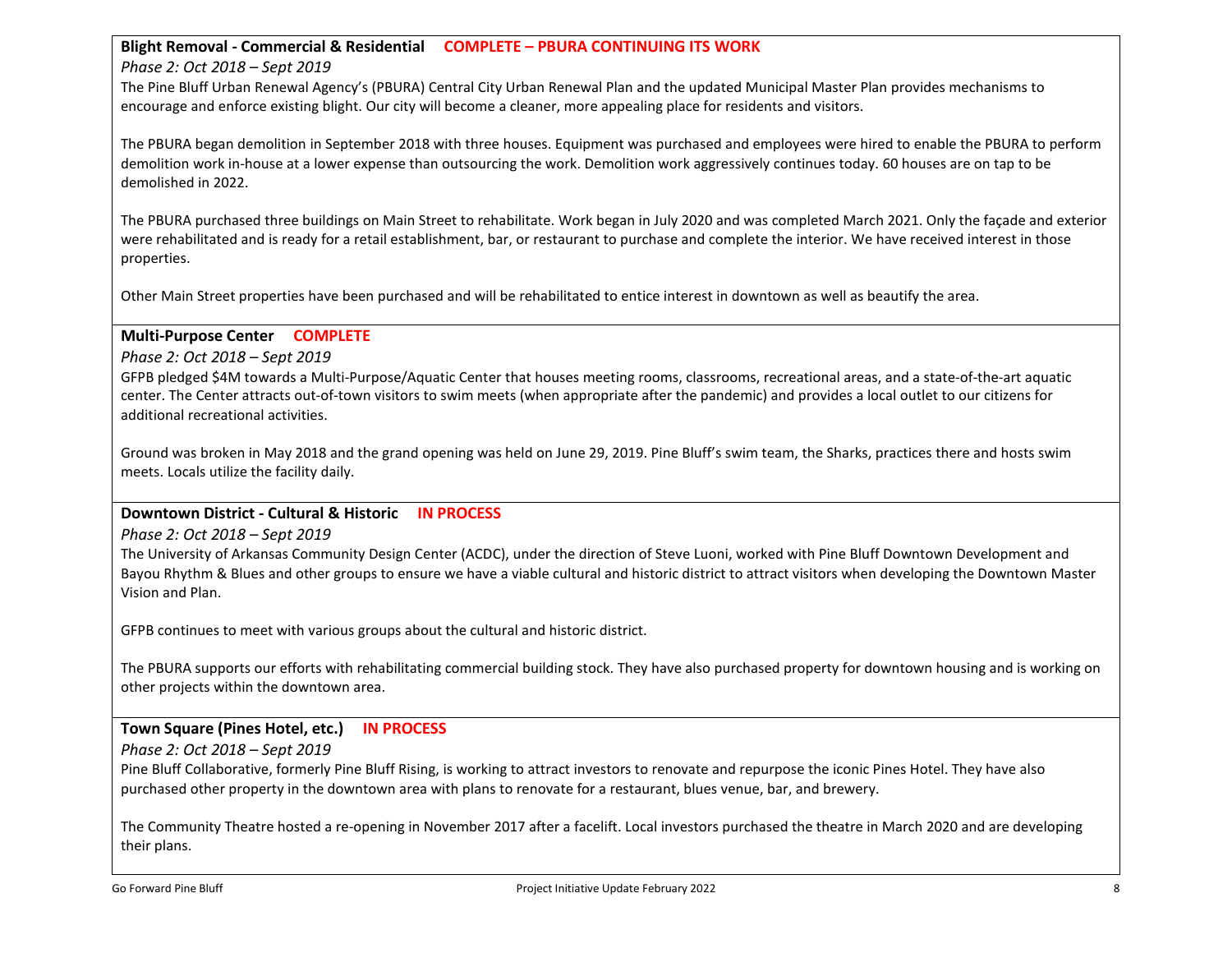Businesses have opened downtown and plans to renovate have been announced. Downtown is becoming a place of destination. The excitement continues to grow especially with the recently rehabilitated buildings on Main Street.

These additions to downtown will complement the new Pine Bluff/Jefferson County Library that opened in November 2020, as well as Southeast Arkansas Arts and Science Center's ARTSpace and ARTWORKS projects completed in 2021.

The new Pine Bluff Plaza at 6<sup>th</sup> and Main was completed and a Ribbon Cutting was held on May 1, 2019. This is a perfect venue for photos, music events, lunch on the grounds, etc. Landscaping and picnic tables make this an attractive place for downtowner's lunch breaks and other events. A presentation was made to the public on April 27, 2021, to expand the square east to Texas Street. Renderings reflect the addition of a water feature, retail pods, food vendors, bar, and amphitheater. Partnerships are being developed for funding of the expansion. A copy of the rendering can be found on GFPB's website at [www.goforwardpinebluff.org.](http://www.goforwardpinebluff.org/) Working with the PBURA, architects will finalize plans and construction will begin in 2022.

A 23-foot lighted tree was purchased in 2020 with funds from the cancelled Mistletoe Magic festival. During a trying pandemic time, an evening was dedicated to holiday music, hot chocolate, a visit from the Pine Bluff Fire Department's decorated truck and Santa, providing a nice break to our residents. Many family photographs and enjoyment of the tree throughout the Christmas season was experienced by many. The 2021 tree lighting event was a success. 2022 will be even better.

Light poles in Phase 1 of the newly finished Streetscape area donned Christmas decorations that were also purchased with Mistletoe Magic funds not used in 2020 to add to the spirit of the season in downtown.

Streetscape compliments the efforts of GFPB, Pine Bluff Downtown Development, Pine Bluff/Jefferson County Library, Southeast Arkansas Arts and Science Center, not to mention the investments and efforts of other downtown investors and small businesses.

**Hub – The Generator IN PROCESS**

*Phase 2: Oct 2018 – Sept 2019*

**The Generator** is a part of the Economic Development Pillar. It seeks to create a collaborative entrepreneurial ecosystem – through programs and partnerships to drive innovation, entrepreneurship and economic empowerment in Pine Bluff and Southeast Arkansas.

The Arkansas Economic Development Commission awarded \$250,000 towards an EAST lab in March 2020. Other grants are being explored.

The Generator was selected to be part of a national cohort, Rural Innovation Network (RIN), and received technical assistance to prepare the EDA i6 Challenge grant. Although we were unsuccessful in securing this grant, we have received recognition with the work we are doing and have been able to apply for other grants. The Generator continues to receive technical assistance as a member of RIN. In partnership with CORI and Udacity, The Generator launched "The Future is Digital" Challenge in September 2020, digital skills upskilling programs in Digital Marketing, Front End Development and Business Analytics. In the second half of April 2021, four more upskilling programs were launched: IT Support Specialist, UX Design, Digital Marketing and Business Analytics in partnership with CORI, Generation USA and Udacity.

The Generator is participating in the Digital Navigator program which enables the team at The Generator to provide support in broadband, devices, and digital skills training to the community.

Workshops focusing on small business issues began in August 2018 through partnerships with the U.S. Small Business Association, Communities Unlimited and the Arkansas Small Business and Technology Development Center. Workshops continued throughout 2019 and even virtually in 2020. The Generator formed a partnership with Google and WIX Studio that allows The Generator to deploy digital skills training for youth, adults, small businesses, job seekers, and those seeking to upskill.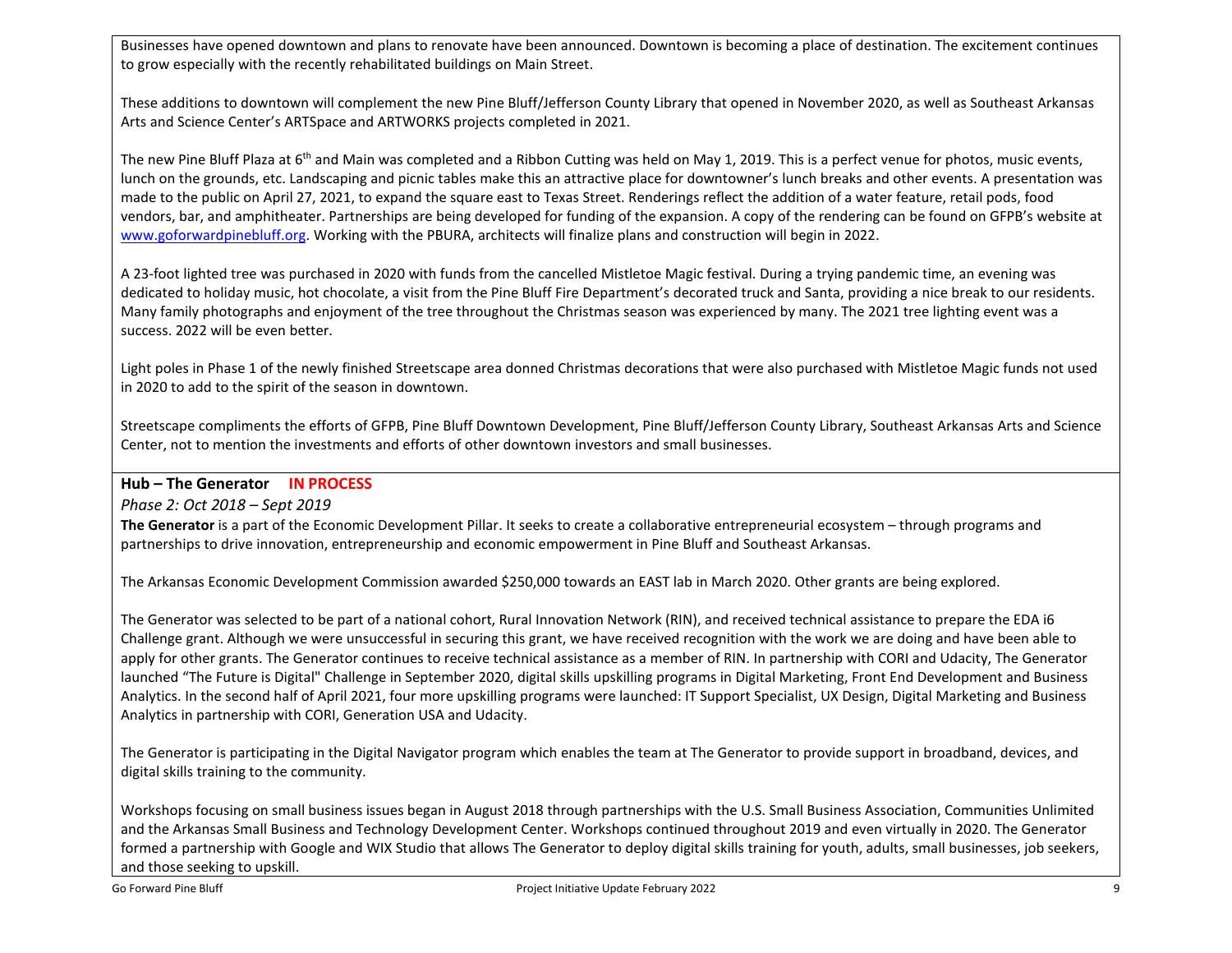The idea is to enhance and to leverage assets already in the community. We are working to partner with Southeast Arkansas College as well as other public and private entities in the city and the region. The Generator is working with UAPB's Economic Research and Development Center Incubator to establish a MOU.

GFPB signed a Professional Service Agreement (PSA) with the City of Pine Bluff to operate the innovation hub. This PSA will provide part of the funding needed.

GFPB has been selected to join the Rural Local Initiatives Support Corporation (LISC) network of partner organizations. Rural LISC is a national program created by Local Initiatives Support Corporation to expand its reach to include rural communities. LISC is a community development support organization working in metropolitan areas across the country. Currently, Rural LISC partners with 87 rural community-based organizations across 44 states, helping them identify challenges and opportunities, and delivering the most appropriate support to meet local needs. Rural LISC has offered technical assistance on grants for capacity buildup. Through the partnership with Rural LISC, GFPB is now a KIVA trustee. The Generator has applied for LISC's Digital Navigator Program.

The opening of The Generator was scheduled for April 27, 2020, but COVID-19 has put this opening on hold.

Although the grand opening was put on hold, Makerspace classes, entrepreneurship classes, education classes, and various workshops, have been held and more are in the planning stages. Each day, more is added to the list of available offerings. A summer program for middle school and high school students was held this summer. Fall programs are being formed.

#### **Baseball Tournament of Champions**

#### *Phase 3: Oct 2019 – Sept 2020*

Pine Bluff has long been known for outstanding baseball. We want to work to provide a place to showcase our local teams and attract teams from other areas, and what better way than to involve Pine Bluff's own Torii Hunter and his friends. Our nationally known Taylor Field and Torii Hunter Field at UAPB will offer baseball fans a place to compete and attract visitors to our community.

# **Delta Classic – Basketball COMPLETE**

# *Phase 3: Oct 2019 – Sept 2020*

The King Cotton Basketball Tournament, once known as the attraction for local and nationwide teams, has been revived. December 27 through 29, 2018, Pine Bluff hosted seven teams including Columbus High School (Columbus, Mississippi), Houston Math, Science and Technology Center (Houston, Texas), Landry Walker High School (New Orleans, Louisiana), Gulliver Preparatory School (Pinecrest, Florida), Park School of Buffalo (Snyder, New York), Polytechnic High School (Long Beach, California), Jacksonville High School (Jacksonville, Arkansas), and Pine Bluff High School.

2019's tournament expanded to 11 teams. Although COVID restrictions and concerns cancelled the 2020 tournament, officials are planning a bigger and better experience for 2021.

2021's tournament included the addition of a girls bracket with four teams, Watson Chapel, Memphis Hutchinson, Sylvan Hills, and Shreveport Huntington. 16 boys teams competed, including Arkansas teams from Pine Bluff, White Hall, Little Rock, Magnolia and North Little Rock.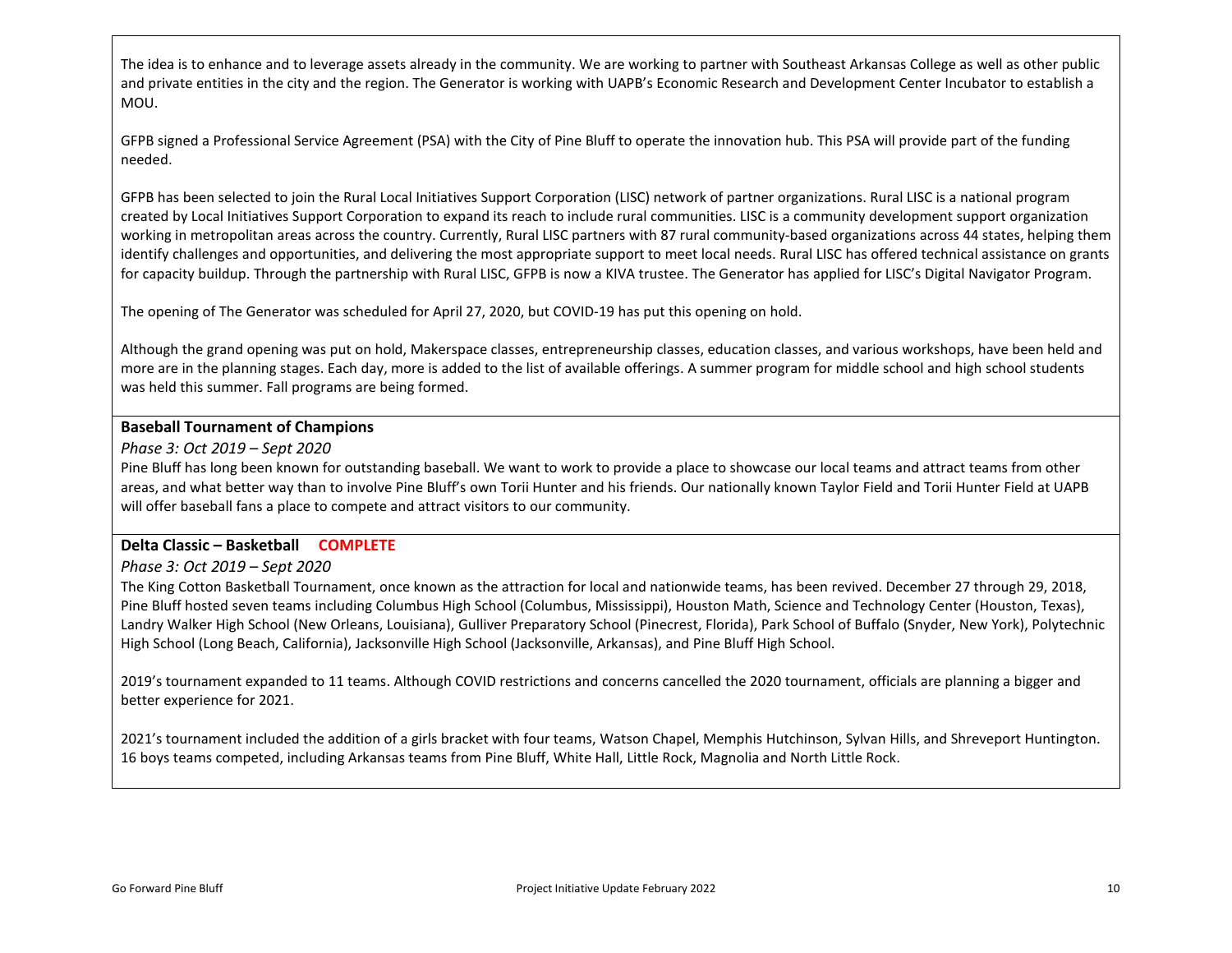# **Civil Service Commission**

*Phase 3: Oct 2019 – Sept 2020*

GFPB and other groups will explore the possible reinstitution of the Civil Service Commission that will provide an independent body to hear complaints and make personnel decisions. Protection for police and fire personnel from undue influence by elected officials, and accountability to the Mayor by the fire and police chiefs will be discussed.

# **Repurposing Projects IN PROCESS**

*Phase 3: Oct 2019 – Sept 2020*

The updated Municipal Master Plan and the Downtown Master and Vision Plan will encourage repurposing structures that are salvageable. The Pine Bluff Urban Renewal Agency also plays an important role with repurposing structures.

# **Affordable Housing IN PROCESS**

*Phase 3: Oct 2019 – Sept 2020*

The Pine Bluff Urban Renewal Agency has secured real estate in the downtown area for housing. After delays, it is anticipated construction will start in 2022.

In January 2022, we announced a partnership with two local banking institutions, Simmons Bank and Relyance Bank, to provide loans for ALICE families. ALICE is an abbreviation that describes a subset of our nation's population: Asset Limited, Income Constrained, yet Employed. ALICE households earn more than the Federal Poverty Level but less than the basic cost of living for their particular state. ALICE households are everyday people, working two or more jobs, contributing to the economy as taxpayers.

Simmons Bank has lowered their qualifying credit rateing on two loan products. Relyance Bank will originate and service loans in partnership with GFPB to provide a secondary loan for closing cost and mortgage loan down payment assistance. Those receiving the closing costs and down payment assistance will be required to join the Pine Bluff Homeowners' Association.

Those homeowners who live in a targeted area can receive assistance with new construction/rehabilitation costs under the Neighborhood Enhancement Act.

# **Walking, Bridge, Jogging & Biking Trails IN PROCESS**

*Phase 3: Oct 2019 – Sept 2020*

Statistics prove that walkability is key to satisfaction among residents. GFPB will work to connect our existing walking trails, provide biking trails and other outdoor facilities. A way to connect Saracen Landing to downtown is being explored, which will connect downtown to the trail around Lake Saracen and the pavilion. The City's grant writer is applying for funds to generate bike paths.

A Trails Committee was formed and has been exploring options for trails in and around Pine Bluff/Jefferson County.

# **Incentive Programs IN PROCESS**

*Phase 3: Oct 2019 – Sept 2020*

GFPB will work with local financial institutions, Pine Bluff Downtown Development, and city government to create an incentive relocation program to attract restaurants, young professionals, and commercial vendors to the renovated downtown district.

We are working to reinstitute a small business loan program and exploring other programs. The Pine Bluff Urban Renewal Agency purchased three buildings on Main Street that have been rehabilitated to attract businesses. Other buildings have also been purchased with plans to rehabilitate.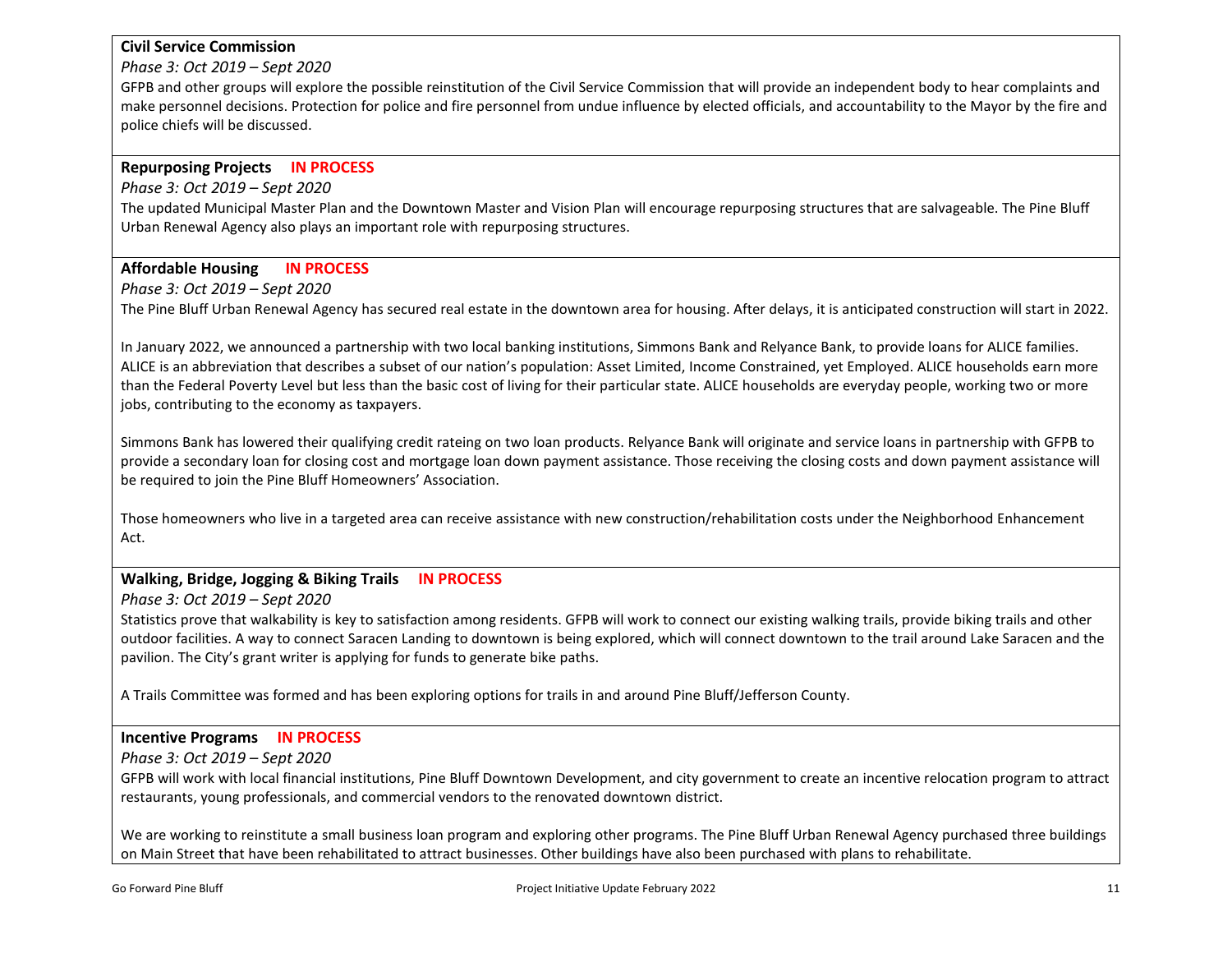#### **Regional Park & Saracen Landing IN PROCESS**

#### *Phase 3: Oct 2019 – Sept 2020*

Saracen Landing has the infrastructure to support better amenities that will meet the demands for increasing the quality of life and activities for families and youth.

Regional Park's softball complex fields will be reworked using FEMA funds from the June 2019 flooding. Other improvements to the concession stand, fencing, seating, and other amenities are being worked on now.

The Parks and Recreation Department announced updates to their strategic plan to renovate and upgrade various parks and provide programming for all ages of the community in 2022.

In addition to Go Forward Pine Bluff, other organizations are working to improve Pine Bluff:

- The Saracen Casino opened its Annex in October 2019. The Casino complex for gambling and restaurants opened Phase 1 in October 2020, the hotel and entertainment facilities were scheduled to open in December 2020, but those plans have been delayed.
- The Arts and Science Center for Southeast Arkansas opened a renovated ARTSpace and ARTWorks on Main Street in 2021.
- The Pine Bluff/Jefferson County Library new downtown location has opened and the remodeling of Watson Chapel and Altheimer branches completed.
- SEARK opened Seabrook to the community for intramural and youth sports.
- UAPB partnered with the Bowen School of Law.
- UAPB and SEARK partnered to offer an "A to B" program (associate to bachelor's degree program).
- GTL plant development progresses.
- Jefferson Regional begins demolition work.
- Southeast Arkansas Economic Development District received a grant to build a new headquarters facility.
- CARTI Cancer Center is building a new location in Pine Bluff.
- Arkansas Children's Hospital is building a new clinic and partnering with Jefferson Regional.
- Jefferson County Health Department, Coroner's Office, and Veterans Service Office each builds a new site.
- Central Arkansas Veterans Healthcare System opens a new clinic.
- Jones-Dunklin Cancer Center at Jefferson Regional
- A military clothing company, a disabled workforce employer, begins operations at the Pine Bluff Arsenal.
- Good Day Farm Arkansas locates in Pine Bluff.
- Streetscape Phase 1 complete, Phase 2 is beginning.

GFPB and other entities continue to work to stimulate economic growth, improve our educational system, and provide an attractive quality of life. We are working FOR you and BECAUSE of you. **Promises Made, Promises Kept.**

To download the full plan, go to our website www.goforwardpinebluff.org. Check the website often to keep updated on the happenings of GFPB. Also, "Like" us on Facebook and email us if you have any questions and/or suggestions. We would love to hear from you.